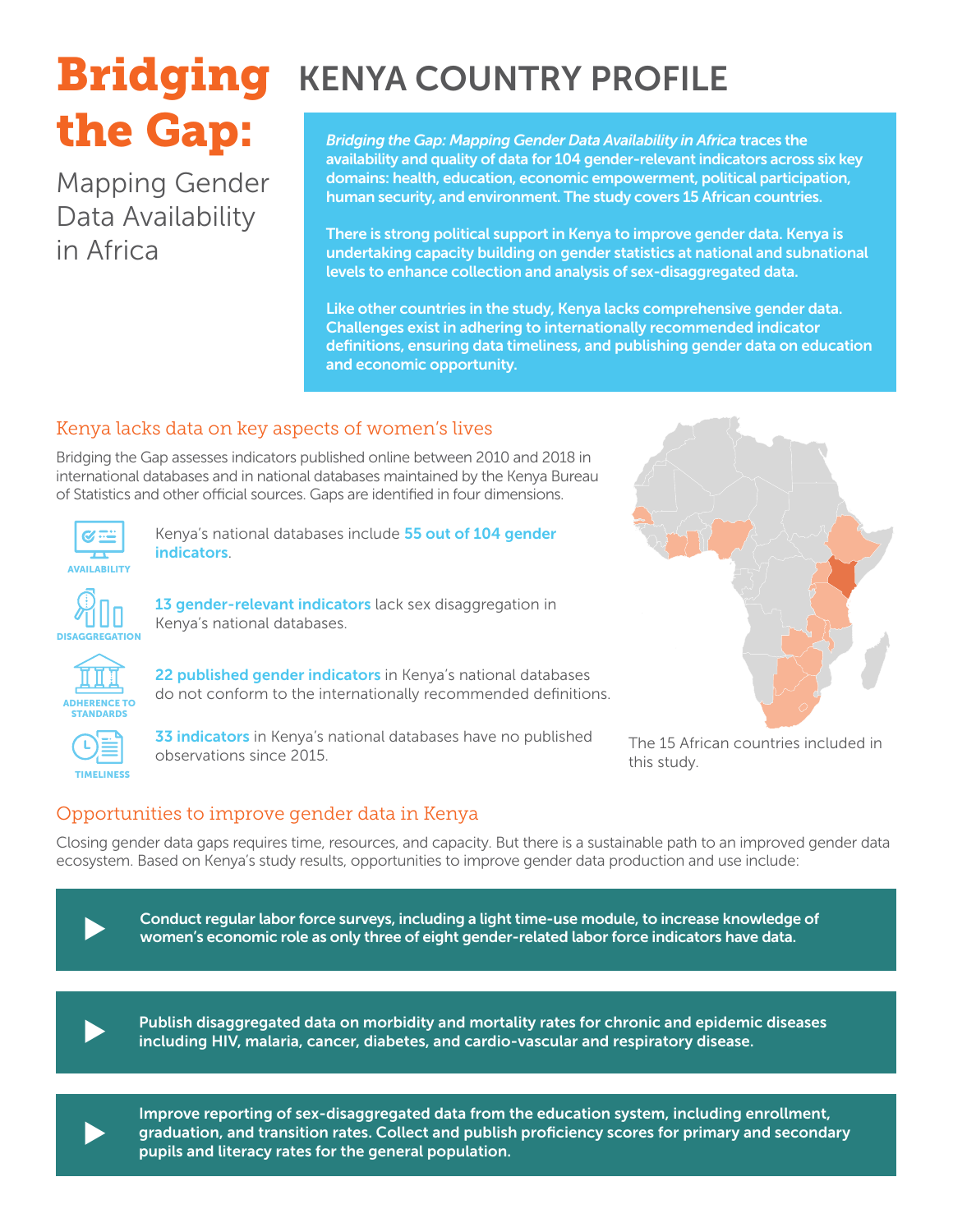# A closer look at gender data gaps

This study assesses data in both national and international databases. Kenya's national databases lack data for 47 percent of the gender indicators reviewed. Databases maintained by international organizations have better coverage of Kenya's gender data indicators, but 34 percent are still missing.



Kenya has the lowest availability of gender indicators in national databases of any country in the study.



Kenya publishes fewer gender indicators in **international databases** than most countries in the study.

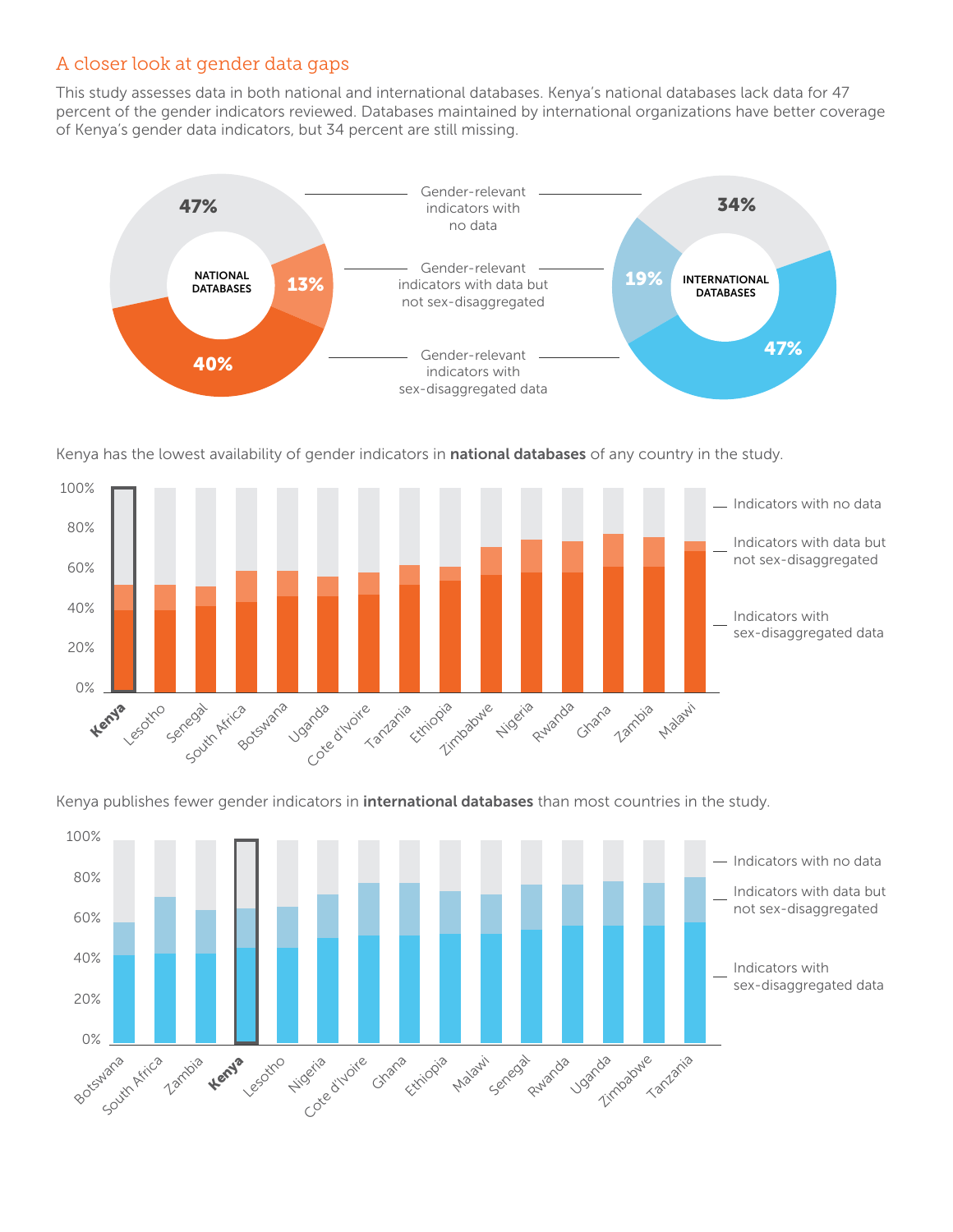### Data availability and timeliness

Health has the highest availability of data in Kenya, but there are large gaps in knowledge about women's economic opportunities and education. There is no sex disaggregation for any environmental indicator.



Sixty percent of gender indicators in national databases are more than three years old.



### Core systems to produce gender data

Many of the gender indicators in Kenya are produced through surveys.